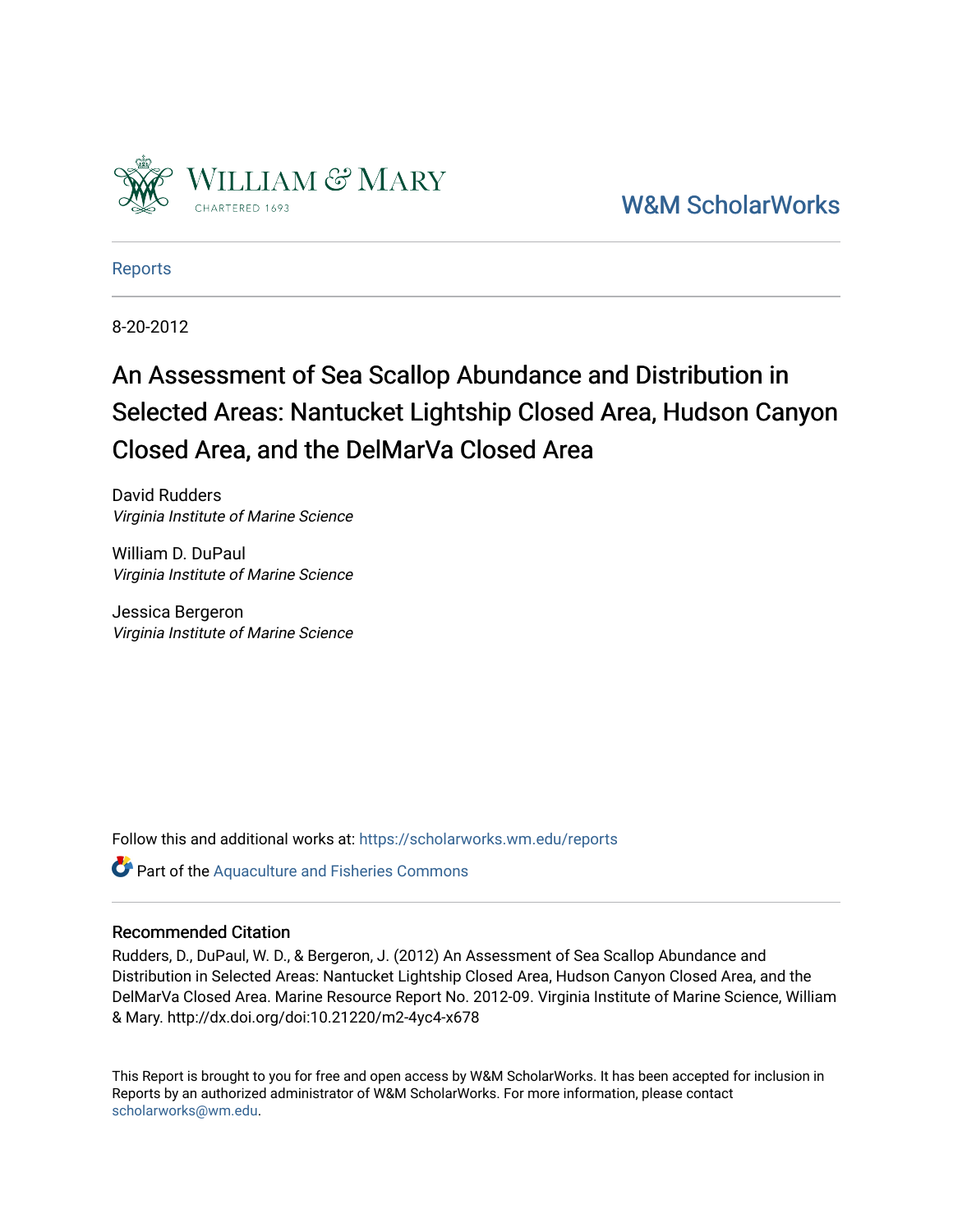## **An Assessment of Sea Scallop Abundance and Distribution in Selected Areas: Nantucket Lightship Closed Area, Hudson Canyon Closed Area, and the DelMarVa Closed Area**

Submitted to: Sea Scallop Plan Development Team

> David B. Rudders William D. DuPaul Jessica Bergeron

Virginia Institute of Marine Science College of William and Mary Gloucester Point, VA 23062

VIMS Marine Resource Report No. 2012-09 August 20, 2012

> For PDT Use Only Do Not Copy, Cite or Circulate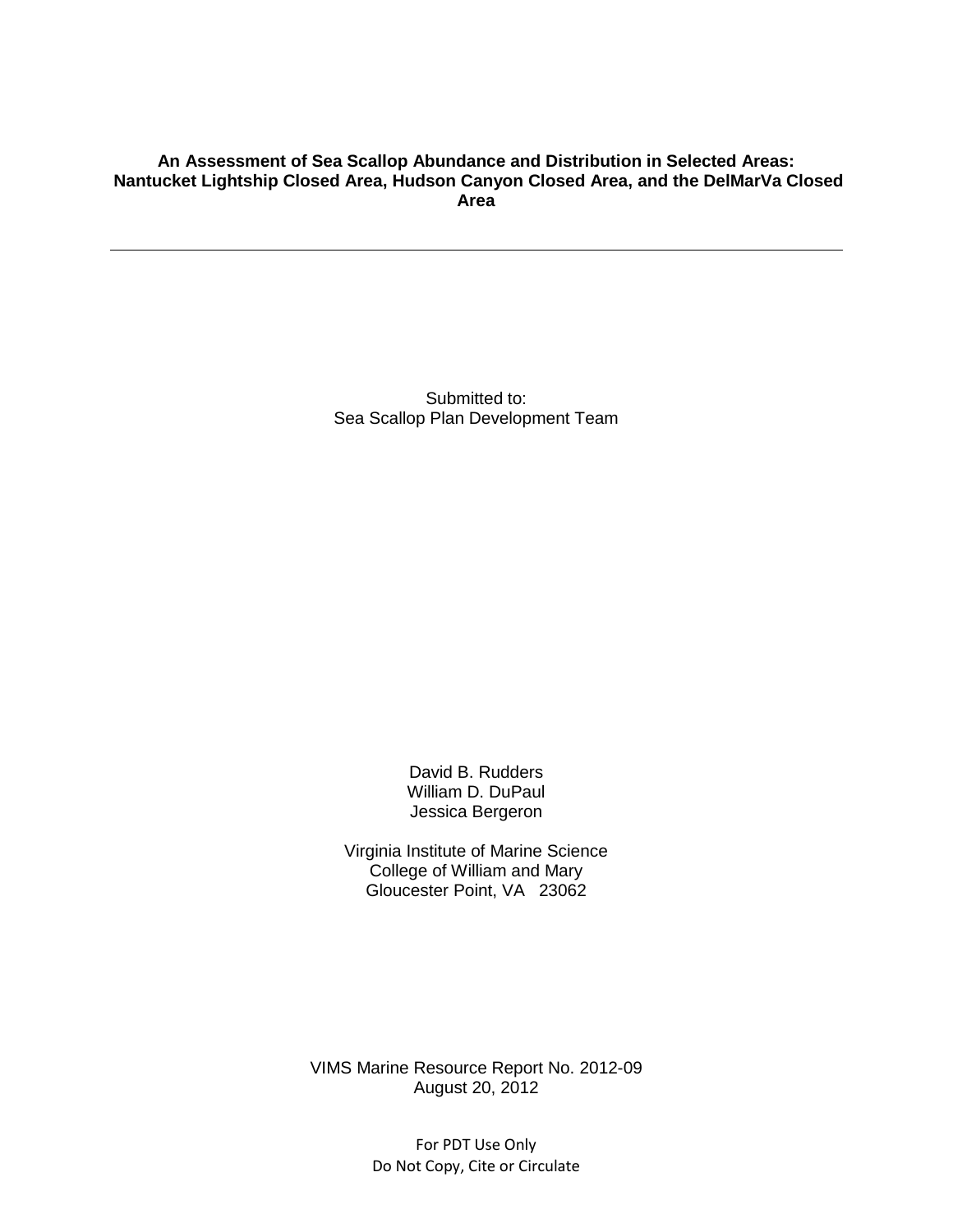## **Summary**

During April and May of 2012, VIMS, in conjunction with the the sea scallop industry conducted abundance surveys of the Nantucket Lightship Closed Area (NLCA), Hudson Canyon Closed Area (HCCA),and the DelMarVa Closed Area (DMV). The primary objective of these surveys was to estimate the exploitable biomass of sea scallops these areas for inclusion in the decision making process for Framework 24 to the Sea Scallop Fishery Management Plan. During the cruises, we sampled 108 stations within the boundaries of the NLCA, 105 stations in the HCCA, and 113 stations in the DMV. The resulting catch data as well as estimates of the actual length-weight relationships observed on the cruise formed the basis for the results contained in this report. Our results indicate that, depending upon the length weight relationship used, roughly 7,000 to10,000 metric tons of exploitable sea scallops (meat weight) are contained within the NLCA, 4,000 to 6,000 metric tons (meat weight) are contained within the HCCA, and 900 to 1,400 metric tons of exploitable sea scallops (meat weight) are contained within the DMV area.

While the overall level of biomass in the NLCA was encouraging, biomass in the HCCA was cause for some concern and biomass in the DMV was observed to be very low. In the case of the NLCA, we observed numbers of large scallop with signs of recruitment limited spatially to a relatively small area. For the mid-Atlantic areas, adult biomass was low (HCCA) to extremely low (DMV). This is a cause of great concern in this resource area. With the Elephant Trunk, at low biomass levels and reverted back to an open area designation, these two rotational areas represent the entire spatial extent of rotational areas in the mid-Atlantic. Based on our observations, it will be difficult to envision the allocation of a significant number of access area trips to these areas in the next framework action.

While the adult biomass for the HCCA and DMV, was cause for great concern, observations of a large recruitment event served as hope for the future of the mid-Atlantic resource area. Sampling in both areas demonstrated the widespread occurrence of multiple cohorts of juvenile scallops. A number of tows in the HCCA recorded pre-recruit (<70mm) abundance in excess of 5000 scallops/ tow with a couple of tows in excess of 10,000. The observation of a large recruitment event in these two area and possibly outside of our survey area should be viewed as an important event guiding the future thinking of area closures in the mid-Atlantic region.

#### **Methods**

#### *Survey Area and Sampling Design*

The access area of NLCA, and the entire HCCA and DMV (at depths less than 50 fathoms) areas were surveyed during the course of the 2012 campaign. The boundary coordinates as well as the station maps of the surveyed areas can be found in Table 1 and Figures 1-3. Sampling stations for this study were selected within the context of a systematic random grid. With the patchy distribution of sea scallops determined by some unknown combination of environmental gradients (i.e. latitude, depth, hydrographic features, etc.), a systematic selection of survey stations results in an even dispersion of samples across the entire sampling domain. The systematic grid design was successfully implemented during industry-based surveys since 1998. This design has also been utilized for the execution of a trawl survey in the Bering Sea (Gunderson, 1993).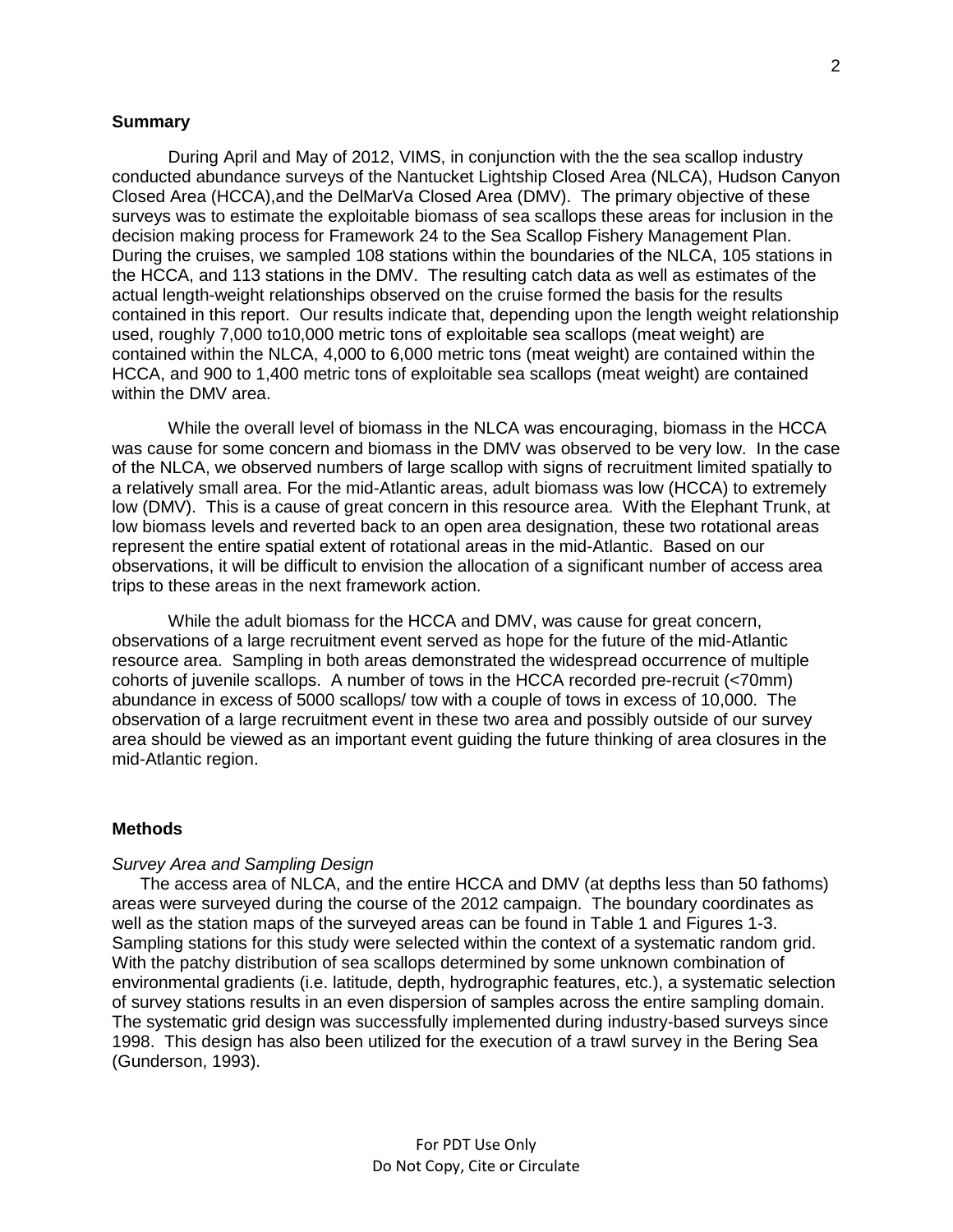#### *Sampling Protocols*

While at sea, the vessel simultaneously towed two dredges. A NMFS survey dredge, 8 feet in width equipped with 2-inch rings, 4-inch diamond twine top and a 1.5-inch diamond mesh liner was towed on one side of the vessel. On the other side of the vessel, a 14 or 15 foot Coonamessett Farm Turtle Deflector Dredge (CFTDD) equipped with 4-inch rings, a 10-inch diamond mesh twine top and no liner was utilized. Position of twine top within the dredge bag was standardized throughout the study and rock chains/and turtle chains were used in configurations as dictated by the area surveyed and current regulations. In this paired design, it is assumed that the dredges cover a similar area of substrate and sample from the same population of scallops. The dredges were switched to opposite sides of the vessel mid-way throughout the trip to help minimize any bias.

For each survey tow, the dredges were fished for 15 minutes with a towing speed of approximately 3.8-4.0 kts. High-resolution navigational logging equipment was used to accurately determine and record vessel position. A Star-Oddi™ DST sensor was used on the dredge to measure and record dredge tilt angle as well as depth. With these measurements, the start and end of each tow was estimated. Synchronous time stamps on both the navigational log and DST sensor were used to estimate the linear distance for each tow.

Sampling of the catch was performed using the protocols established by DuPaul and Kirkley, 1995 and DuPaul *et. al.* 1989. For each survey tow, the entire scallop catch was placed in baskets. Depending on the total volume of the catch, a fraction of these baskets were measured for sea scallop length frequency. The shell height of each scallop in the sampled fraction was measured on NMFS sea scallop measuring boards in 5 mm intervals. This protocol allows for the estimation of the size frequency for the entire catch by expanding the catch at each shell height by the fraction of total number of baskets sampled. Finfish and invertebrate bycatch were quantified, with finfish being sorted by species and measured to the nearest 1 cm.

Samples were taken to determine area specific shell height-meat weight relationships. At roughly 25 randomly selected stations the shell height of a sample of 10 scallops was measured to the nearest 0.1 mm. These scallops were then carefully shucked and the adductor muscle individually packaged and frozen at sea. Upon return, the adductor muscle was weighed to the nearest 0.1 gram. The relationship between shell height and meat weight was estimated using a generalized linear mixed model (gamma distribution, log link) incorporating depth as an explanatory variable in SAS v. 9.2. with the model:

lnMW = lnα + β\*lnSH + γ\*lnDepth

where MW=meat weight (grams), SH=shell height (millimeters), Depth=depth (meters).  $\alpha$ , β and γ are parameters to be estimated.

The standard data sheets used since the 1998 Georges Bank survey were used. The bridge log maintained by the captain/mate recorded location, time, tow-time (break-set/haulback), tow speed, water depth, catch, bearing, weather and comments relative to the quality of the tow. The deck log maintained by the scientific personnel recorded detailed catch information on scallops, finfish, invertebrates and trash.

## *Data Analysis*

The catch and navigation data were used to estimate swept area biomass within the three areas surveyed. The methodology to estimate biomass is similar to that used in previous

For PDT Use Only Do Not Copy, Cite or Circulate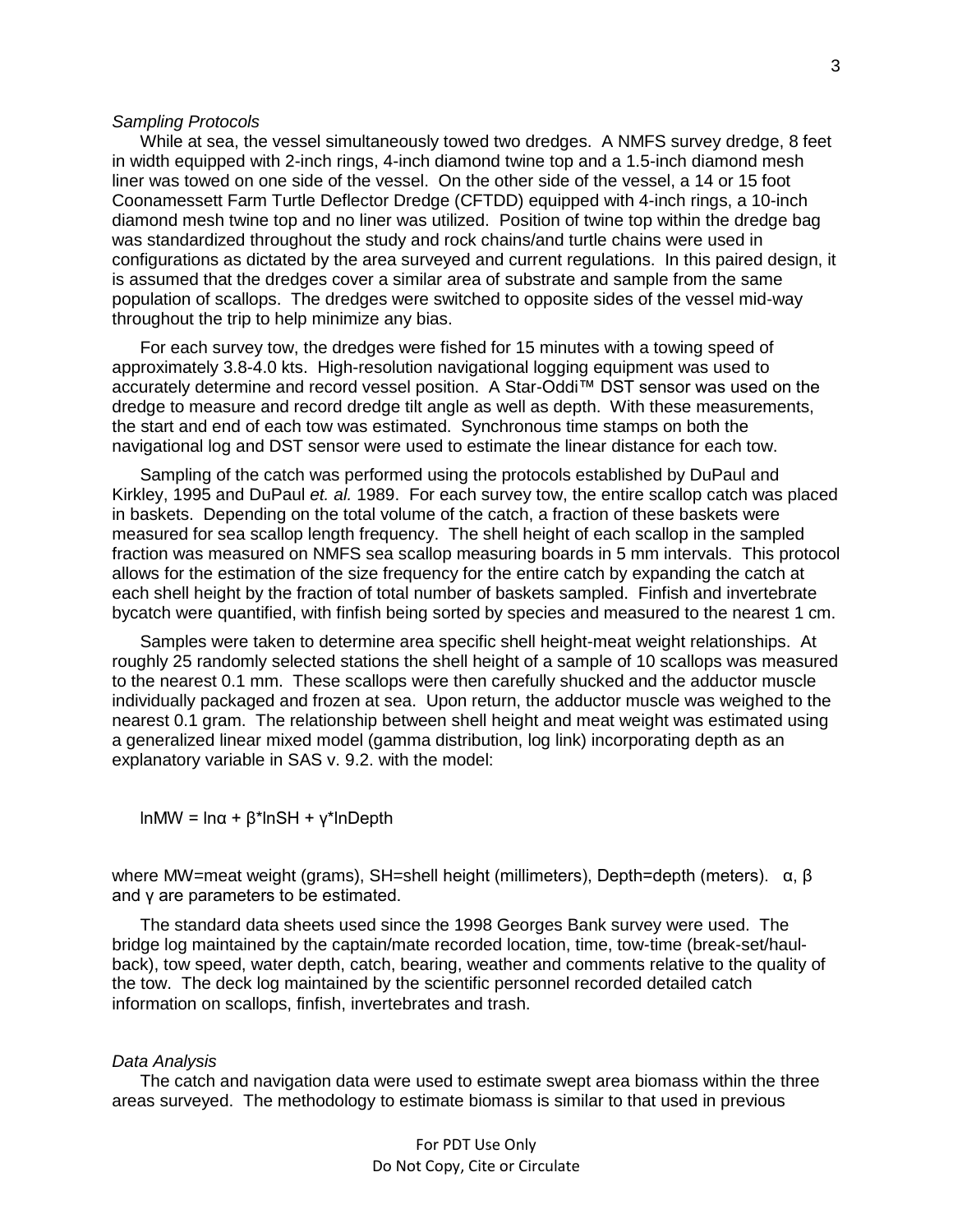survey work by VIMS. In essence, we estimate a mean abundance from the point estimates and scale that value up to the entire area of the domain sampled. This calculation is given:

$$
TotalBiomass = \sum_{j} \left( \frac{CacheWtperTowinSubarea_j}{AreaSweptperTow} \right) \left\{ \frac{SubArea_j}{Efficiency} \right\}
$$

Catch weight per tow of exploitable scallops was calculated from the raw catch data as an expanded size frequency distribution with an area and depth appropriate shell height-meat weight relationship applied (length-weight relationships were obtained from SARC 50 document as well as the actual relationship taken during the cruise) (NEFSC, 2010). Exploitable biomass, defined as that fraction of the population vulnerable to capture by the currently regulated commercial gear, was calculated using two approaches. The observed catch at length data from the NMFS survey dredge (assumed to be non-size selective) was adjusted based upon the size selectivity characteristics of the commercial gear (Yochum and DuPaul, 2008). The observed catch-at-length data from the commercial dredge was not adjusted due to the fact that these data already represent that fraction of the population that is subject to exploitation by the currently regulated commercial gear.

Utilizing the information obtained from the high resolution GPS, an estimate of area swept per tow was calculated. Throughout the cruises the location of the ship was logged every three seconds. By determining the start and end of each tow based on the recorded times as determined by the tilt sensor data of, a survey tow can be represented by a series of consecutive coordinates (latitude, longitude). The linear distance of the tow is calculated by:

$$
TowDist = \sum_{i=1}^{n} \sqrt{(lon_2 - lon_1)^2 + (lat_2 - lat_1)^2}
$$

The linear distance of the tow is multiplied by the width of the gear to result in an estimate of the area swept by the gear during a given survey tow.

The final two components of the estimation of biomass are constants and not determined from experimental data obtained on these cruises. Estimates of survey dredge gear efficiency have been calculated from a prior experiment using a comparison of optical and dredge catches (NEFSC, 2010). Based on this experiment, an efficiency value of 38% was used for the NLCA and 44% was used for the mid-Atlantic areas. Estimates of commercial sea scallop dredge gear efficiency have been calculated from prior experiments using a variety of approaches (Gedamke *et. al.,* 2005, Gedamke *et. al.,* 2004, D. Hart, pers. comm.). The efficiency of the commercial dredge is generally considered to be higher and based on the prior work as well as the relative efficiency from the data generated from these study; efficiency values of 60% and 65% was used for the NLCA and Mid-Atlantic areas, respectively. To scale the estimated mean scallop catch to the full domain, the total area of the NLCA, HCCA and DMV was calculated in ArcGIS v.10.0.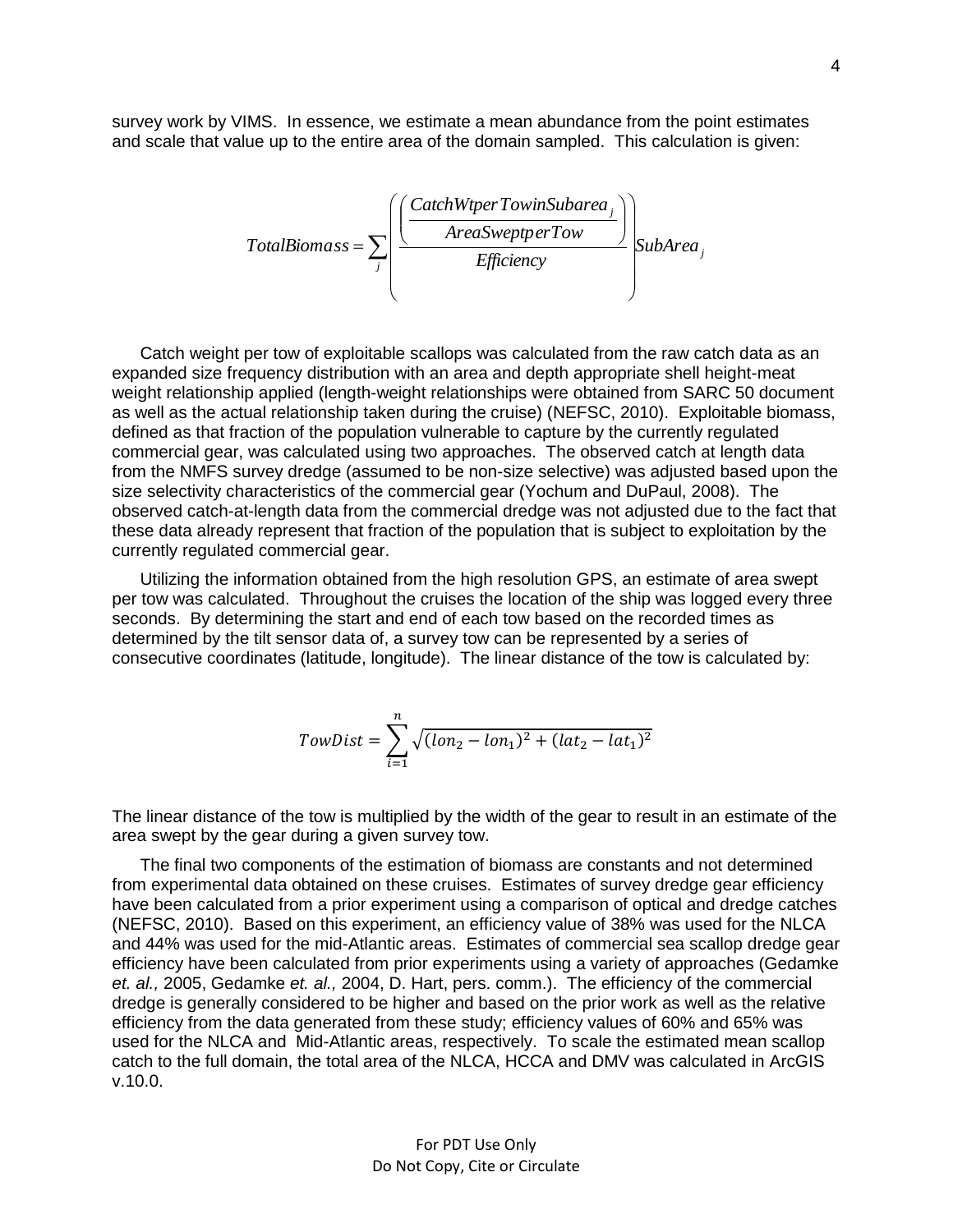### **Results**

Summary statistics including the dates of the cruises as well as the number of tows included in the biomass estimates are shown in Table 2. Mean total and exploitable scallop densities observed during the cruises are shown in Table 3. From the density data, an estimate of the total number of scallops contained in the areas is shown in Table 4. From the catch data, an estimate of the average meat weight per scallop for both total catch as well as exploitable animals is shown in Table 5. Mean catch per tow is shown in Table 6. Total and exploitable biomass estimates are shown for both areas in Tables 7 and 8, respectively. The length weight relationships used in the analyses representing estimates from the actual cruises or SARC 50 are shown in Table 9. Length frequency distributions for both of the cruises are shown in Figures 4 to 6.

#### **Literature Cited**

- DuPaul, W.D., E.J. Heist, and J.E. Kirkley, 1989. Comparative analysis of sea scallop escapement/retention and resulting economic impacts. College of William & Mary, Virginia Institute of Marine Science, Gloucester Point, VA. VIMS Marine Resource Report 88-10. 70 pp.
- DuPaul, W.D. and J.E. Kirkley, 1995. Evaluation of sea scallop dredge ring size. Contract report submitted to NOAA, National Marine Fisheries Service. Grant # NA36FD0131.
- Gedamke, T., W.D. DuPaul, and J.M. Hoenig. 2004. A spatially explicit open-ocean DeLury analysis to estimate gear efficiency in the dredge fishery for sea scallop *Placopecten magellanicus*. North American Journal of Fisheries Management 24:335-351.
- Gedamke, T., W.D. DuPaul, and J.M. Hoenig. 2005. Index-removal estimates of dredge Efficiency for sea scallops on Georges Bank. North American Journal of Fisheries Management 25:1122-1129.
- Gunderson, D.R. 1993. Surveys of Fisheries Resources. John Wiley & Sons, Inc. New York, NewYork.
- Northeast Fisheries Science Center. 2010. 50th Northeast Regional Stock Assessment Workshop (50th SAW) Assessment Report. US Dept Commer, Northeast Fish Sci Cent Ref Doc. 10-09; 57 p.
- Yochum, N. and DuPaul, W.D. 2008. Size-selectivity of the northwest Atlantic sea scallop (*Placopecten magellanicus)* dredge. Journal of Shellfish Research 27(2): 265-271.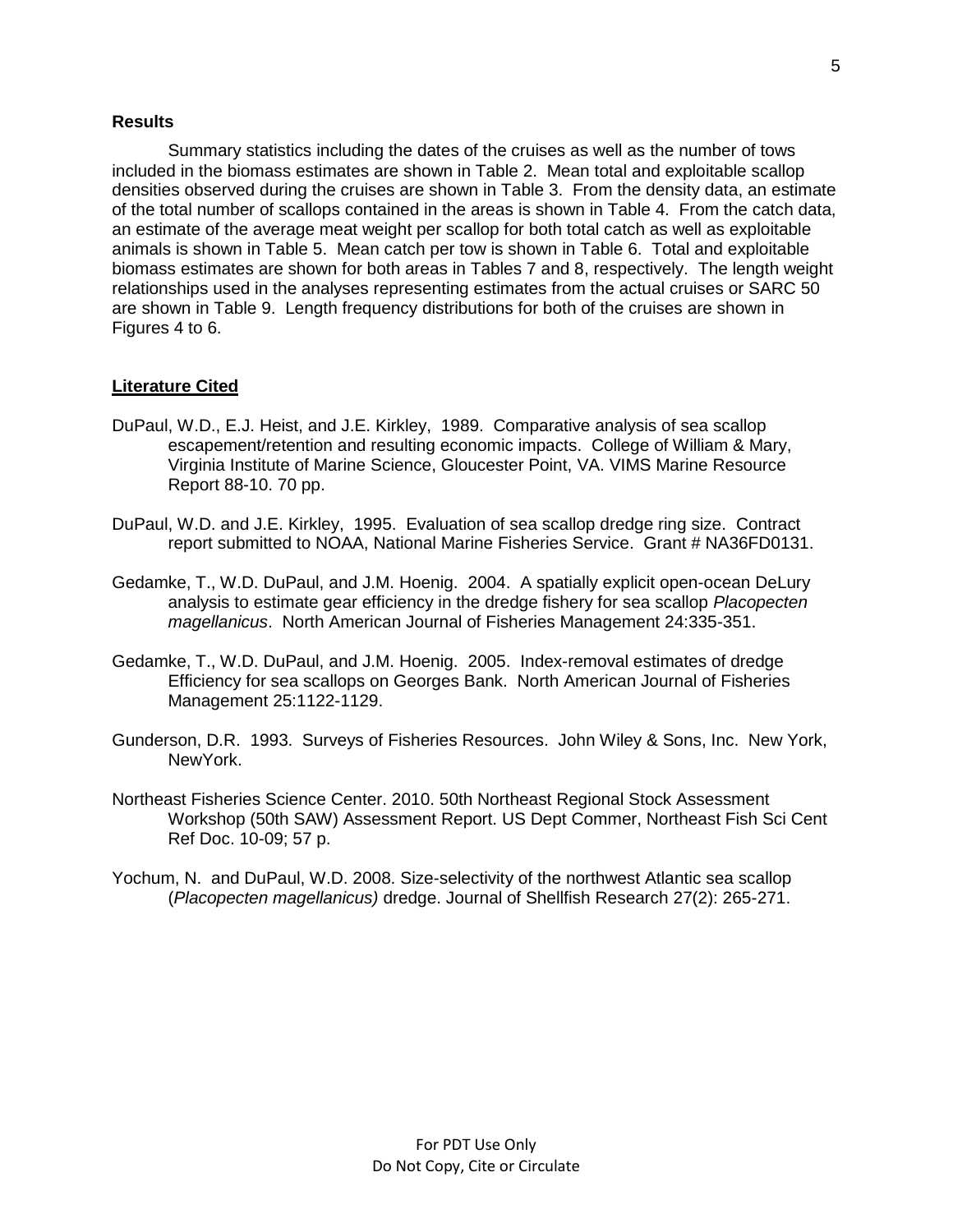|             | Latitude         | Longitude            |
|-------------|------------------|----------------------|
| <b>NLCA</b> |                  |                      |
| NLCA-1      | 40° 50' N        | 69° 00' W            |
| $NICA -2$   | 40° 30' N        | 69° 00' W            |
| NLCA-3      | $40^\circ$ 30 N  | 69° 14.5' W          |
| NLCA-4      | 40° 50' N        | $69^{\circ}$ 29.5' W |
|             |                  |                      |
| <b>HCCA</b> |                  |                      |
| HCCA-1      | 39°30'           | 73°10'               |
| HCCA-2      | 39°30'           | 72°30'               |
| HCCA-3      | 38°30'           | 73°30'               |
| HCCA-4      | 39°50'           | 73°30'               |
| HCCA-5      | 39°50'           | 73°42'               |
|             |                  |                      |
| <b>DMV</b>  |                  |                      |
| DMV-1       | 38° 10' N        | $74^\circ 50' W$     |
| DMV-2       | 38° 10' N        | 74° 00' W            |
| $DMV-3$     | 37° 15' N        | 74° 00' W            |
| DMV-4       | $37^\circ 15' N$ | 74° 50' W            |

**Table 1** Boundary coordinates of the Nantucket Lightship Closed Area, the Hudson Canyon Closed Area, and the DelMarVa Closed Area.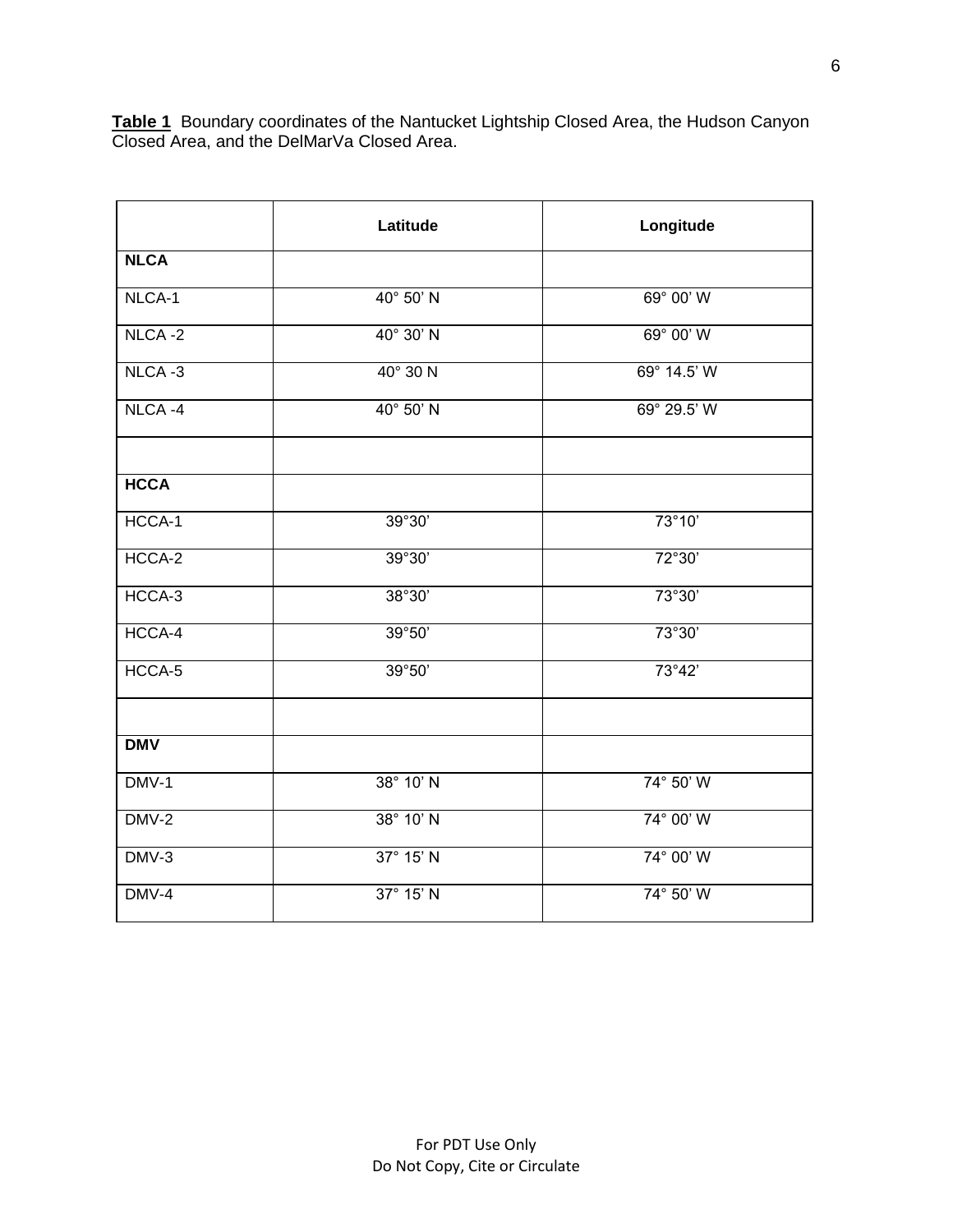| Table 2 Summary statistics for the survey cruises. |
|----------------------------------------------------|
|----------------------------------------------------|

| Area                            | Cruise dates               | <b>Number of stations</b><br>included in<br>biomass estimate<br>(survey dredge) | <b>Number of stations</b><br>included in<br>biomass estimate<br>(comm. dredge) |
|---------------------------------|----------------------------|---------------------------------------------------------------------------------|--------------------------------------------------------------------------------|
| Nantucket Lightship Closed Area | May $24 -$ May<br>29, 2012 | 108                                                                             | 108                                                                            |
| Hudson Canyon Closed Area       | May 4 - May<br>10, 2012    | 105                                                                             | 105                                                                            |
| DelmarVa Closed Area            | April 18-April<br>25, 2012 | 113                                                                             | 113                                                                            |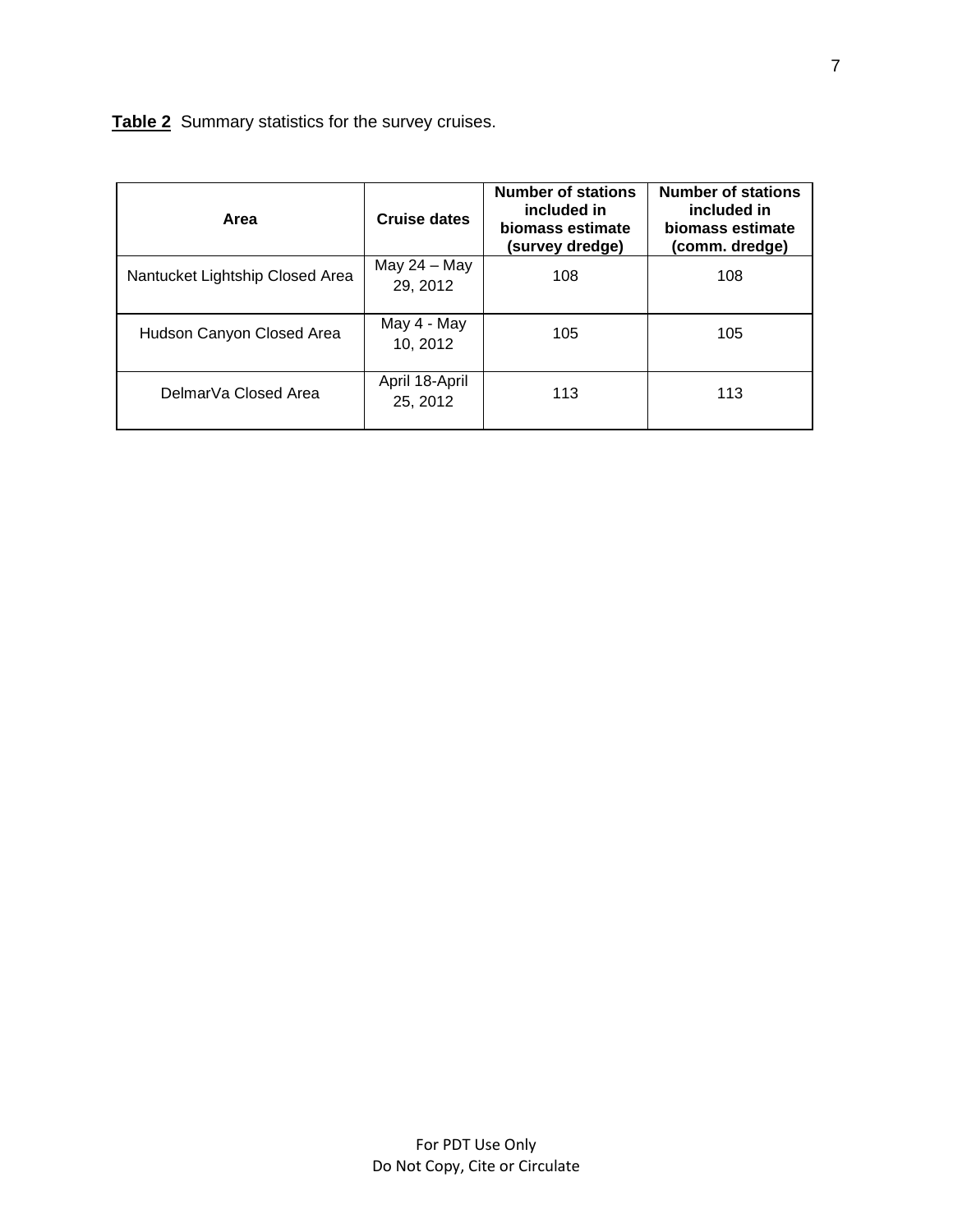**Table 3** Mean total and mean exploitable scallop densities observed during the 2012 cooperative sea scallop surveys of NLCA, HCCA, and DMV.

| Gear        | <b>Efficiency</b> | <b>Average Total Density</b><br>(scallops/m^2) | <b>SE</b> | <b>Average Density of</b><br><b>Exploitable Scallops</b><br>(scallops/m^2) | <b>SE</b> |
|-------------|-------------------|------------------------------------------------|-----------|----------------------------------------------------------------------------|-----------|
| <b>NLCA</b> |                   |                                                |           |                                                                            |           |
| Commercial  | 60%               |                                                |           | 0.167                                                                      | 0.021     |
| Survey      | 38%               | 0.243                                          | 0.030     | 0.166                                                                      | 0.021     |
| <b>HCCA</b> |                   |                                                |           |                                                                            |           |
| Commercial  | 65%               |                                                |           | 0.051                                                                      | 0.005     |
| Survey      | 44%               | 0.265                                          | 0.083     | 0.044                                                                      | 0.004     |
| <b>DMV</b>  |                   |                                                |           |                                                                            |           |
| Commercial  | 65%               |                                                |           | 0.009                                                                      | 0.001     |
| Survey      | 44%               | 0.092                                          | 0.018     | 0.009                                                                      | 0.001     |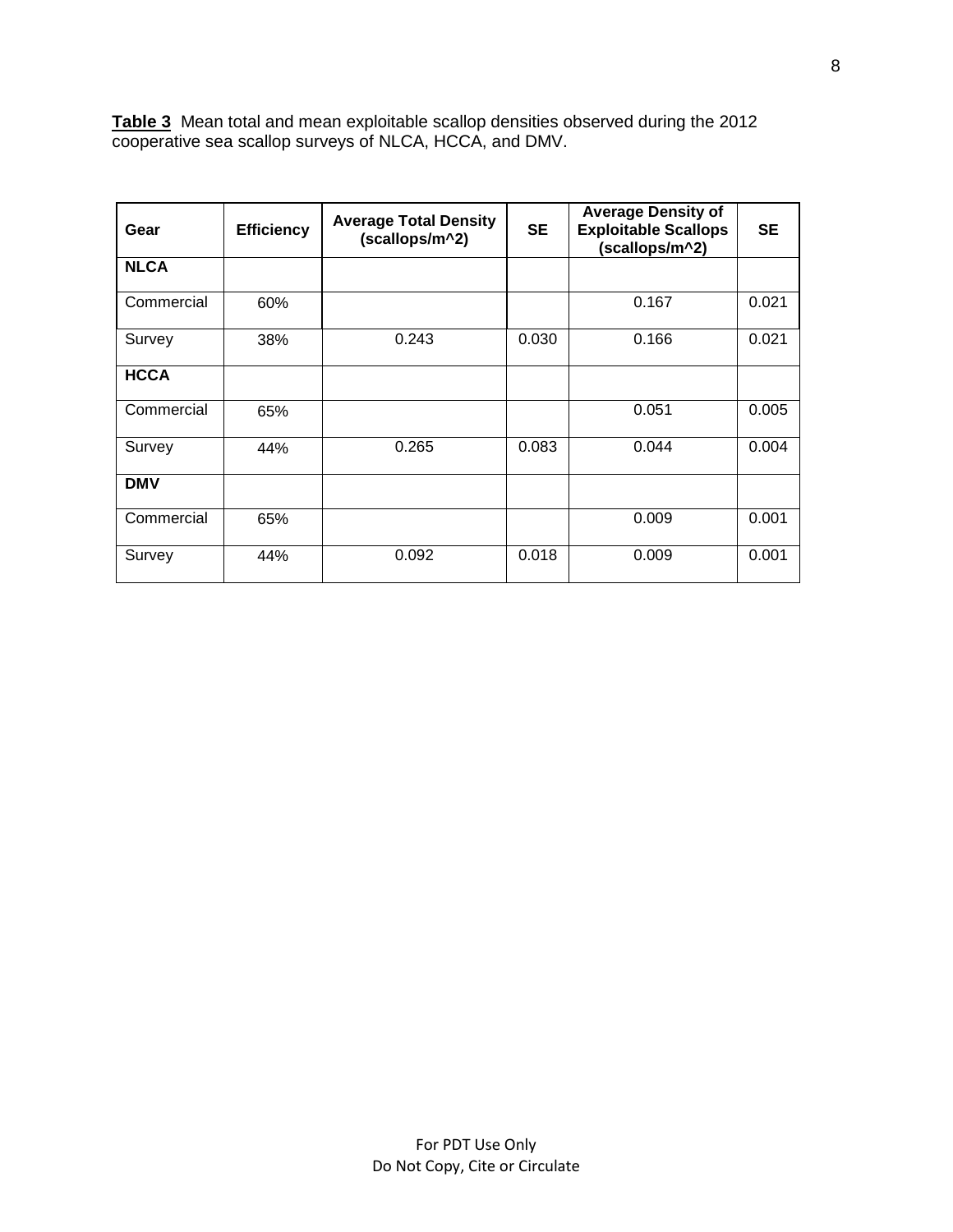**Table 4** Estimated number of scallops in the area surveyed. The estimate is based upon the estimated density of scallops at a commercial dredge efficiency of 65% and a survey dredge efficiency of 44% for the Nantucket Lightship Closed Area, the Hudson Canyon Closed Area, and the DelMarVa Closed Area. The total areas surveyed was estimated at 1,153 km<sup>2</sup>2 (NLCA), 3,865 km^2 (HCCA), and 4,462 km^2 (DMV).

| Gear        | <b>Efficiency</b> | <b>Estimated Total</b> | <b>Estimated Total Exploitable</b> |
|-------------|-------------------|------------------------|------------------------------------|
| <b>NLCA</b> |                   |                        |                                    |
| Commercial  | 60%               |                        | 192,316,171                        |
| Survey      | 38%               | 279,905,507            | 191,400,092                        |
| <b>HCCA</b> |                   |                        |                                    |
| Commercial  | 65%               |                        | 198,687,772                        |
| Survey      | 44%               | 1,023,726,520          | 170,199,208                        |
| <b>DMV</b>  |                   |                        |                                    |
| Commercial  | 65%               |                        | 38,264,886                         |
| Survey      | 44%               | 410,219,280            | 40,933,365                         |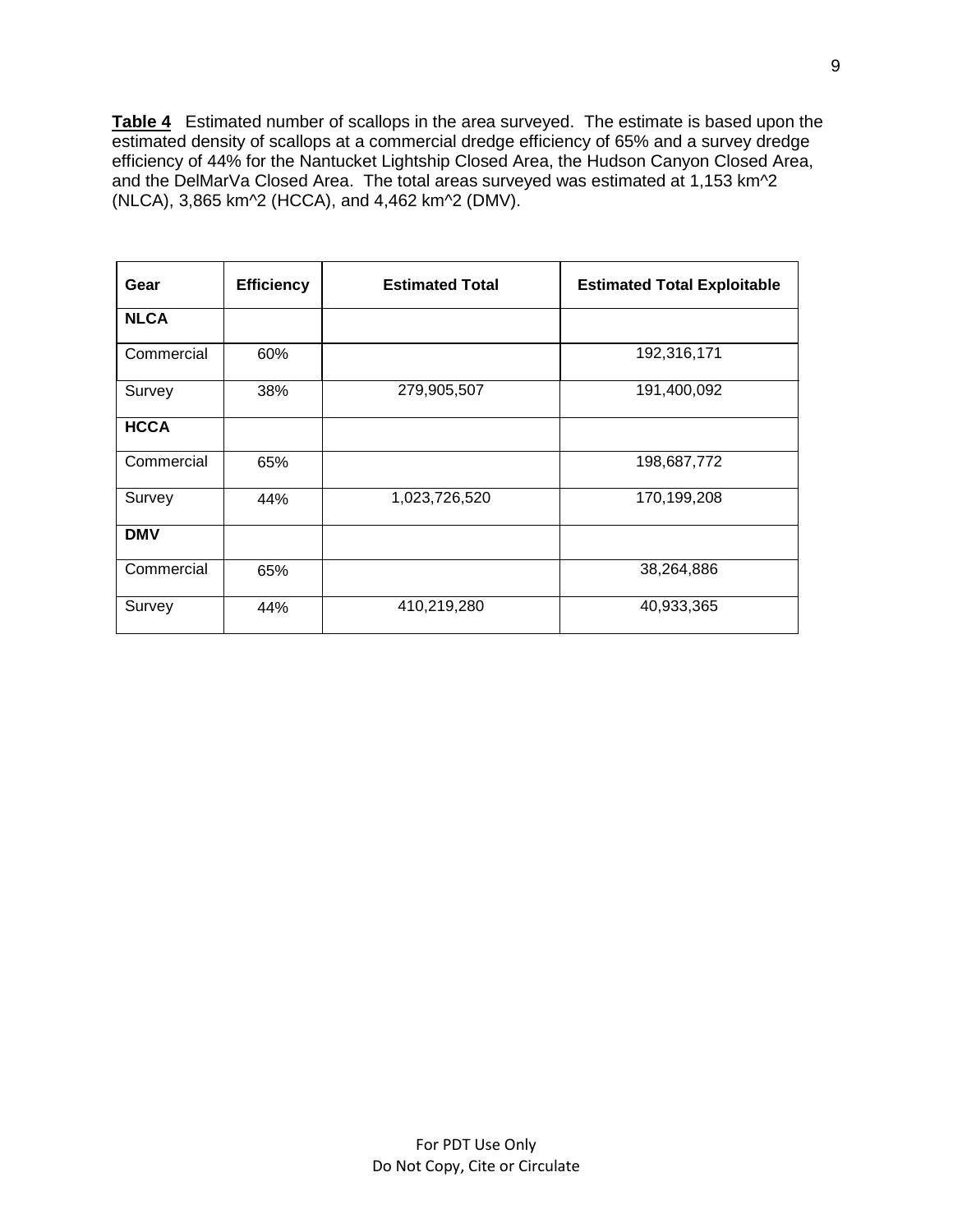**Table 5** Estimated average scallop meat weights for the area surveyed Estimated weights are for the total size distribution of animals as represented by the catch from the NMFS survey dredge as well as the mean weight of exploitable scallops in the area as represented by the catches from both the survey and commercial dredge. Length:weight relationships from both SARC 50 as well as that observed from the cruise are shown.

| Gear        | SH:MW                 | <b>Mean Meat Weight (g)</b><br><b>Total scallops</b> | <b>Mean Meat Weight (g)</b><br><b>Exploitable scallops</b> |
|-------------|-----------------------|------------------------------------------------------|------------------------------------------------------------|
| <b>NLCA</b> |                       |                                                      |                                                            |
| Commercial  | SARC 50 NLCA          |                                                      | 38.99                                                      |
| Survey      | SARC 50 NLCA          | 34.41                                                | 42.74                                                      |
| Commercial  | SARC50 W/LAT          |                                                      | 37.81                                                      |
| Survey      | SARC50 W/LAT          | 33.26                                                | 41.63                                                      |
| Commercial  | VIMS (depth weighted) |                                                      | 45.43                                                      |
| Survey      | VIMS (depth weighted) | 40.37                                                | 49.39                                                      |
| <b>HCCA</b> |                       |                                                      |                                                            |
| Commercial  | SARC 50 HCCA          |                                                      | 28.03                                                      |
| Survey      | SARC 50 HCCA          | 6.96                                                 | 25.86                                                      |
| Commercial  | SARC 50 W/ INT        |                                                      | 26.87                                                      |
| Survey      | SARC 50 W/ INT        | 6.70                                                 | 24.78                                                      |
| Commercial  | VIMS (depth weighted) |                                                      | 31.53                                                      |
| Survey      | VIMS (depth weighted) | 10.06                                                | 29.65                                                      |
| <b>DMV</b>  |                       |                                                      |                                                            |
| Commercial  | SARC 50 DMV           |                                                      | 32.99                                                      |
| Survey      | SARC 50 DMV           | 6.05                                                 | 24.63                                                      |
| Commercial  | SARC50 DEP & INT      |                                                      | 32.31                                                      |
| Survey      | SARC50 DEP & INT      | 5.69                                                 | 24.02                                                      |
| Commercial  | VIMS (depth weighted) |                                                      | 30.24                                                      |
| Survey      | VIMS (depth weighted) | 8.31                                                 | 23.79                                                      |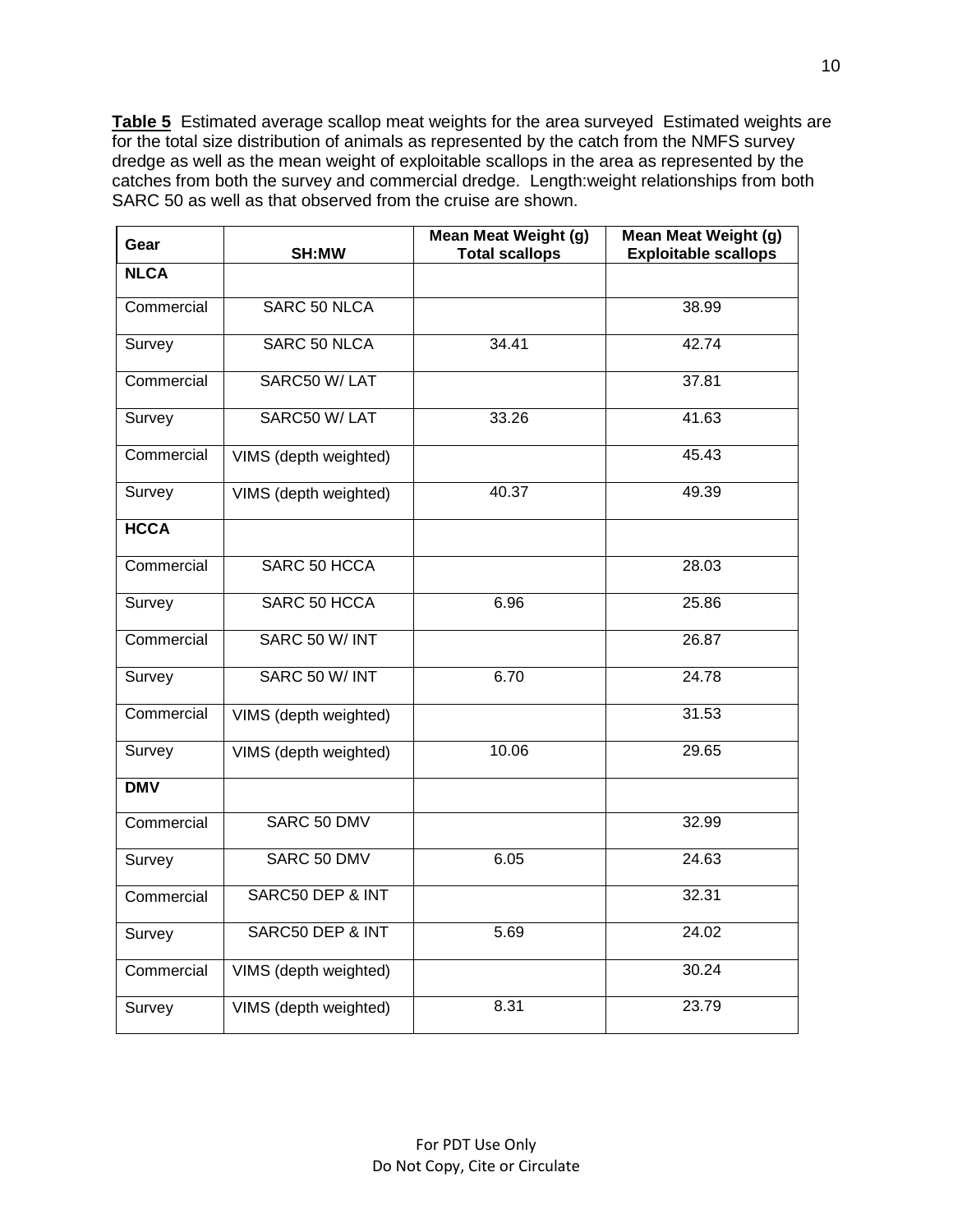**Table 6** Mean catch of sea scallops observed during the 2012 VIMS-Industry cooperative surveys. Mean catch is depicted as a function of various shell height meat weight relationships, either an area specific relationship derived from samples taken during the survey, or a relationship from SARC 50.

| Gear        | <b>Samples</b> | SH:MW                 | <b>Total Scallops</b><br>(mean grams/tow) | <b>Standard</b><br>Error | <b>Exploitable Scallops</b><br>(mean grams/tow) | <b>Standard</b><br>Error |
|-------------|----------------|-----------------------|-------------------------------------------|--------------------------|-------------------------------------------------|--------------------------|
| <b>NLCA</b> |                |                       |                                           |                          |                                                 |                          |
| Commercial  | 108            | SARC 50 NLCA          |                                           |                          | 33,389.74                                       | 3,991.91                 |
| Survey      | 108            | SARC 50 NLCA          | 14,487.57                                 | 1,762.31                 | 12,283.64                                       | 1,503.43                 |
| Commercial  | 108            | SARC50 W/LAT          |                                           |                          | 32,380.87                                       | 3,844.35                 |
| Survey      | 108            | SARC50 W/LAT          | 14,004.61                                 | 1,689.57                 | 11,966.22                                       | 1,450.18                 |
| Commercial  | 108            | VIMS (depth weighted) |                                           |                          | 38,905.40                                       | 4,672.20                 |
| Survey      | 108            | VIMS (depth weighted) | 16,994.23                                 | 2,074.27                 | 14,195.42                                       | 1,743.44                 |
| <b>HCCA</b> |                |                       |                                           |                          |                                                 |                          |
| Commercial  | 105            | SARC 50 HCCA          |                                           |                          | 8,004.49                                        | 784.10                   |
| Survey      | 105            | SARC 50 HCCA          | 3,649.45                                  | 425.17                   | 2,274.76                                        | 220.10                   |
| Commercial  | 105            | SARC 50 W/ INT        |                                           |                          | 7,673.25                                        | 761.18                   |
| Survey      | 105            | SARC 50 W/INT         | 3,513.51                                  | 413.38                   | 2,179.77                                        | 213.36                   |
| Commercial  | 105            | VIMS (depth weighted) |                                           |                          | 9,006.70                                        | 895.15                   |
| Survey      | 105            | VIMS (depth weighted) | 5,271.61                                  | 836.25                   | 2,607.98                                        | 254.41                   |
| <b>DMV</b>  |                |                       |                                           |                          |                                                 |                          |
| Commercial  | 113            | SARC 50 DMV           |                                           |                          | 1,557.64                                        | 154.54                   |
| Survey      | 113            | SARC 50 DMV           | 1,098.11                                  | 158.41                   | 446.52                                          | 50.68                    |
| Commercial  | 113            | SARC50 DEP & INT      |                                           |                          | 1,525.65                                        | 151.17                   |
| Survey      | 113            | SARC50 DEP & INT      | 1,033.13                                  | 148.82                   | 435.40                                          | 49.28                    |
| Commercial  | 113            | VIMS (depth weighted) |                                           |                          | 1,427.79                                        | 142.27                   |
| Survey      | 113            | VIMS (depth weighted) | 1,507.18                                  | 237.22                   | 431.20                                          | 50.04                    |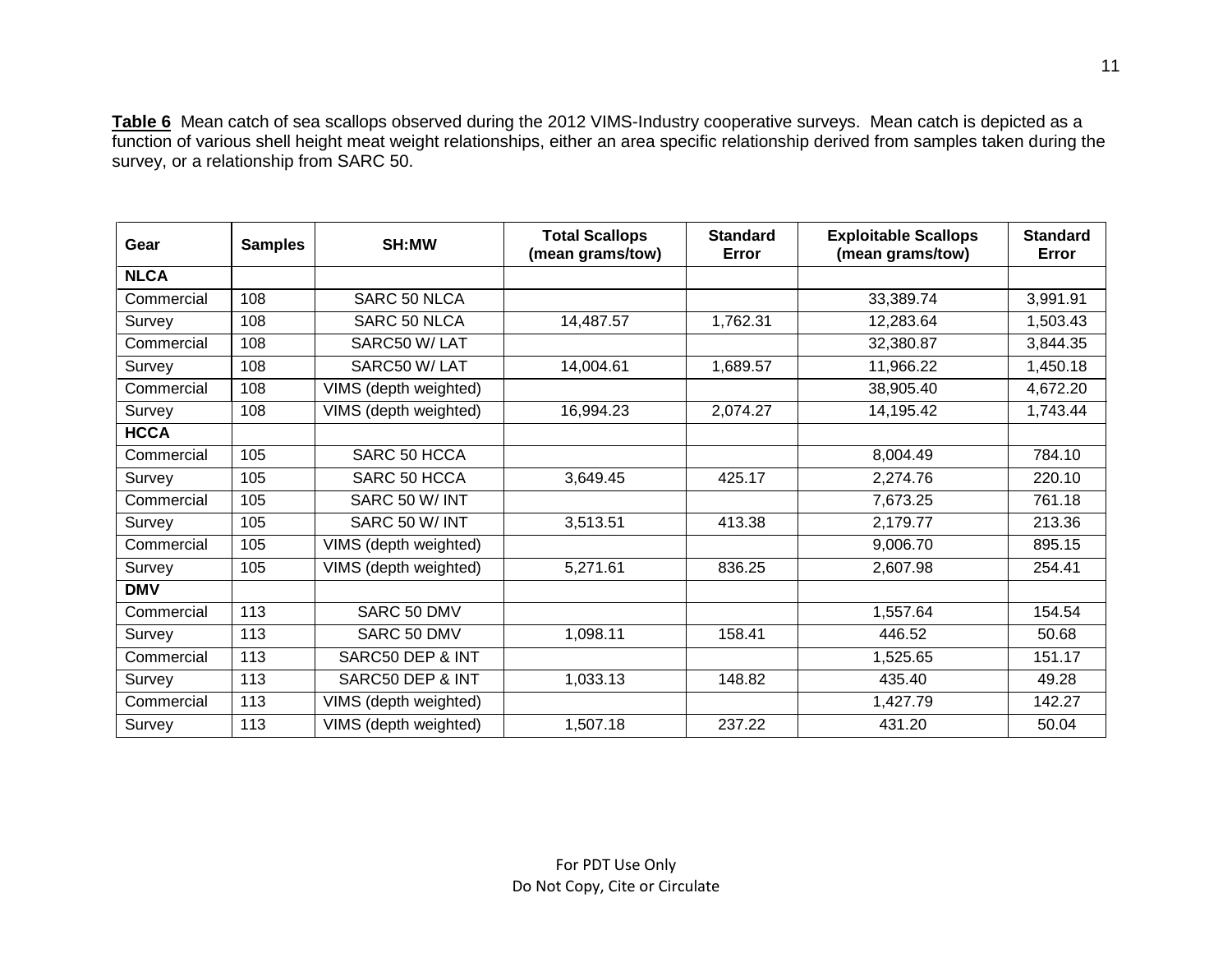**Table 7** Estimated total biomass of sea scallops observed during the 2012 VIMS-Industry cooperative surveys. Biomass is presented as a function of different shell height meat weight relationships, either an area specific relationship derived from samples taken during the actual survey or a relationship from SARC 50.

| Gear        | SH:MW                 | <b>Efficiency</b> | <b>Total Biomass</b><br>(mt) | 95% CI   | <b>Lower Bound</b><br>95% CI | <b>Upper Bound</b><br>95%CI |
|-------------|-----------------------|-------------------|------------------------------|----------|------------------------------|-----------------------------|
| <b>NLCA</b> |                       |                   |                              |          |                              |                             |
| Survey      | SARC 50 NLCA          | 44%               | 9,722.29                     | 1,428.91 | 8,293.38                     | 11,151.19                   |
| Survey      | SARC50 W/LAT          | 44%               | 9,398.18                     | 1,369.92 | 8,028.26                     | 10,768.11                   |
| Survey      | VIMS (depth weighted) | 44%               | 11,404.45                    | 1,681.85 | 9,722.60                     | 13,086.30                   |
| <b>HCCA</b> |                       |                   |                              |          |                              |                             |
| Survey      | SARC 50 HCCA          | 44%               | 7,053.40                     | 1,068.37 | 5,985.03                     | 8,121.77                    |
| Survey      | SARC 50 W/INT         | 44%               | 6,790.67                     | 1,038.73 | 5,751.94                     | 7,829.40                    |
| Survey      | VIMS (depth weighted) | 44%               | 10,188.61                    | 2,101.31 | 8,087.30                     | 12,289.92                   |
| <b>DMV</b>  |                       |                   |                              |          |                              |                             |
| Survey      | SARC 50 DMV           | 44%               | 2,443.19                     | 458.23   | 1,984.96                     | 2,901.42                    |
| Survey      | SARC50 DEP & INT      | 44%               | 2,298.62                     | 430.49   | 1,868.13                     | 2,729.12                    |
| Survey      | VIMS (depth weighted) | 44%               | 3,353.34                     | 686.20   | 2,667.14                     | 4,039.54                    |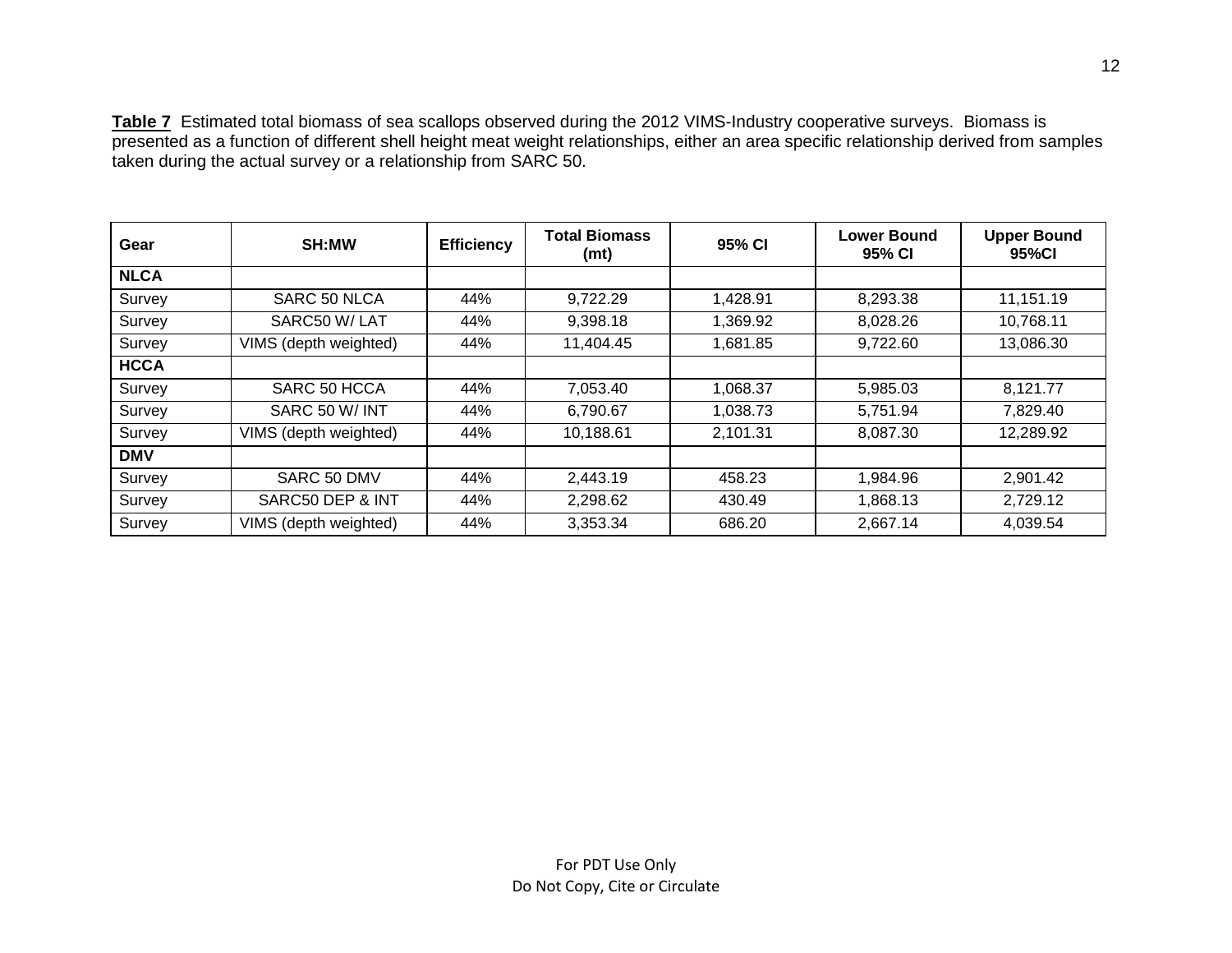**Table 8** Estimated exploitable biomass of sea scallops observed during the 2012 VIMS-Industry cooperative surveys. Biomass is presented as a function of different shell height meat weight relationships, either an area specific relationship derived from samples taken during the actual survey or a relationship from SARC 50.

| Gear        | SH:MW                 | <b>Efficiency</b> | <b>Exploitable</b><br><b>Biomass (mt)</b> | 95% CI   | <b>Lower Bound</b><br>95% CI | <b>Upper Bound</b><br>95%CI |
|-------------|-----------------------|-------------------|-------------------------------------------|----------|------------------------------|-----------------------------|
| <b>NLCA</b> |                       |                   |                                           |          |                              |                             |
| Commercial  | SARC 50 NLCA          | 60%               | 7,568.63                                  | 1,373.78 | 6,194.85                     | 8,942.40                    |
| Survey      | SARC 50 NLCA          | 38%               | 8,243.28                                  | 1,219.00 | 7,024.28                     | 9,462.28                    |
| Commercial  | SARC50 W/LAT          | 60%               | 7,339.94                                  | 1,323.00 | 6,016.94                     | 8,662.93                    |
| Survey      | SARC50 W/LAT          | 38%               | 8,030.27                                  | 1,175.82 | 6,854.44                     | 9,206.09                    |
| Commercial  | VIMS (depth weighted) | 60%               | 8,818.89                                  | 1,607.89 | 7,211.00                     | 10,426.78                   |
| Survey      | VIMS (depth weighted) | 38%               | 9,526.23                                  | 1,413.61 | 8,112.62                     | 10,939.84                   |
| <b>HCCA</b> |                       |                   |                                           |          |                              |                             |
| Commercial  | SARC 50 HCCA          | 65%               | 5,585.26                                  | 864.55   | 4,720.70                     | 6,449.81                    |
| Survey      | SARC 50 HCCA          | 44%               | 4,396.50                                  | 553.06   | 3,843.45                     | 4,949.56                    |
| Commercial  | SARC 50 W/ INT        | 65%               | 5,354.13                                  | 839.28   | 4,514.84                     | 6,193.41                    |
| Survey      | SARC 50 W/ INT        | 44%               | 4,212.91                                  | 536.14   | 3,676.77                     | 4,749.04                    |
| Commercial  | VIMS (depth weighted) | 65%               | 6,284.56                                  | 987.01   | 5,297.56                     | 7,271.57                    |
| Survey      | VIMS (depth weighted) | 44%               | 5,040.53                                  | 639.28   | 4,401.25                     | 5,679.81                    |
| <b>DMV</b>  |                       |                   |                                           |          |                              |                             |
| Commercial  | SARC 50 DMV           | 65%               | 1,340.54                                  | 210.17   | 1,130.37                     | 1,550.71                    |
| Survey      | SARC 50 DMV           | 44%               | 993.48                                    | 146.61   | 846.86                       | 1,140.09                    |
| Commercial  | SARC50 DEP & INT      | 65%               | 1,313.01                                  | 205.58   | 1,107.43                     | 1,518.59                    |
| Survey      | SARC50 DEP & INT      | 44%               | 968.72                                    | 142.55   | 826.17                       | 1,111.27                    |
| Commercial  | VIMS (depth weighted) | 65%               | 1,228.79                                  | 193.48   | 1,035.31                     | 1,422.27                    |
| Survey      | VIMS (depth weighted) | 44%               | 959.37                                    | 144.76   | 814.61                       | 1,104.13                    |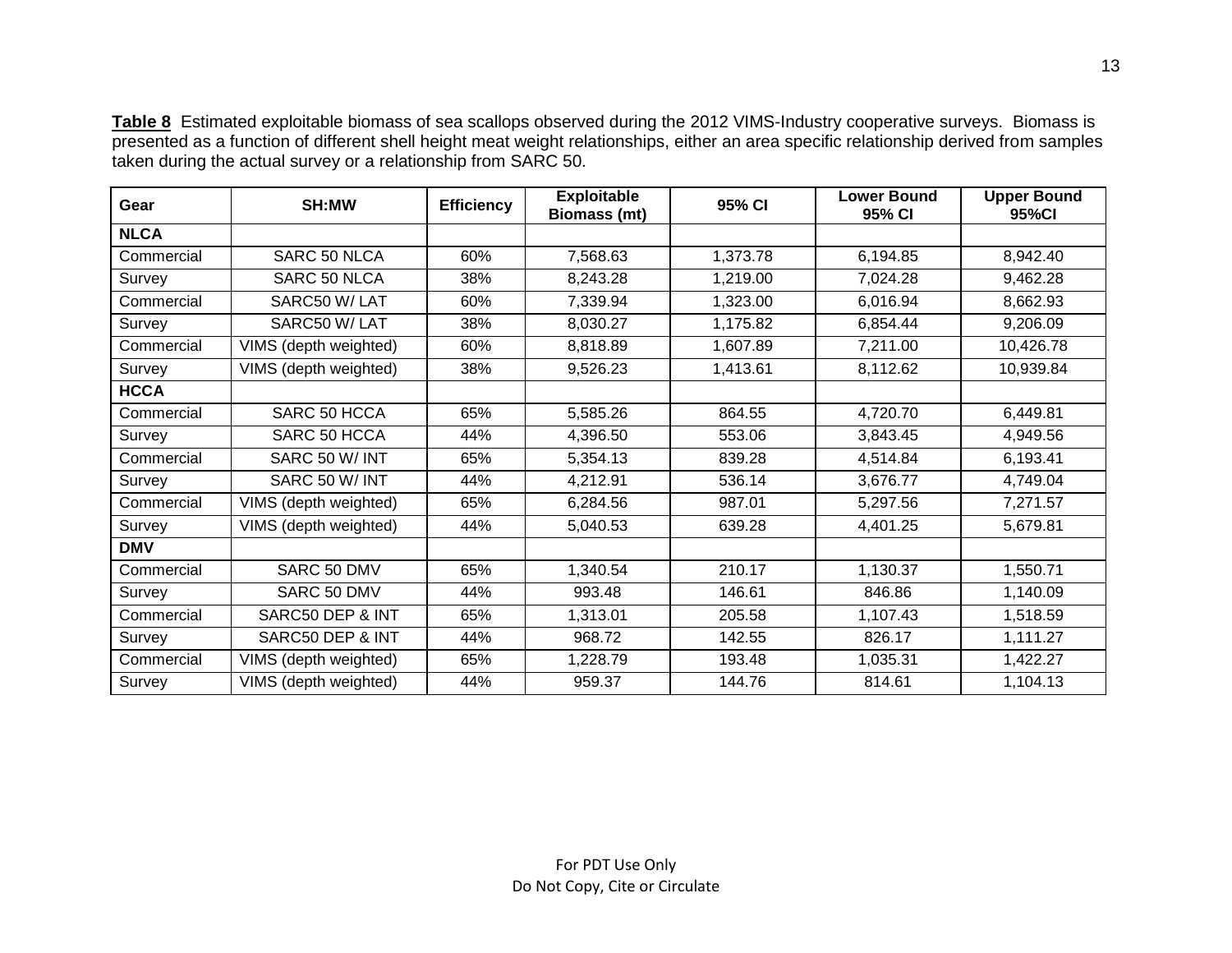**Table 9** Summary of area specific shell height-meat weight parameters used in the analyses. Parameters were obtained from two sources: (1) samples collected during the course of the surveys, and (2) SARC 50 (NEFSC, 2010).

| Area surveyed        | <b>Date</b> | α         | β      | Y         | δ         |
|----------------------|-------------|-----------|--------|-----------|-----------|
| Survey data          |             |           |        |           |           |
| <b>NLCA</b>          |             | $-6.8474$ | 2.3440 | $-0.1590$ |           |
| <b>HCCA</b>          |             | $-3.3804$ | 2.0036 | $-0.6603$ |           |
| <b>DMV</b>           |             | $-2.9552$ | 1.960  | $-0.7692$ |           |
|                      |             |           |        |           |           |
| <b>SARC 50</b>       |             |           |        |           |           |
| GB general           |             | 9.6771    | 2.8387 | $-0.5084$ | $-4.7629$ |
| <b>NLCA</b> specific |             | $-8.1709$ | 2.6554 | $-0.2298$ |           |
| <b>HCCA</b> specific |             | $-7.305$  | 2.9066 | $-0.7863$ |           |
| <b>DMV Specific</b>  |             | $-8.0407$ | 2.8249 | $-0.5194$ |           |
| Mid-Atlantic general |             | $-16.88$  | 4.64   | 1.57      | $-0.43$   |

\*The length weight relationship for sea scallops from data collected on the cruise and SARC 50 is modeled as:

\_\_\_\_\_\_\_\_\_\_\_\_\_\_\_\_\_\_\_\_\_\_\_\_\_\_\_\_\_\_\_\_\_\_\_\_\_\_\_\_\_\_\_\_\_\_\_\_\_\_\_\_\_\_\_\_\_\_\_\_\_\_\_\_\_\_\_\_\_\_\_\_

*W*=exp(α+ β\*ln(*L*) + γ\*ln(*D*))

For SARC 50 (mid-Atlantic) an interaction term is included in the model as follows:

*W*=exp(α+ β\*ln(*L*) + γ\*ln(*D*) + δ\*ln(L)\*ln(D))

For SARC 50 (GB general) the model is as follows:

*W*=exp(α+ β\*ln(*L*) + γ\*ln(*D*) + δ\*ln(Lat))

Where *W* is meat weight in grams, *L* is scallop shell height in millimeters (measured from the umbo to the ventral margin), *D* is depth in meters and Lat is latitude in decimal degrees.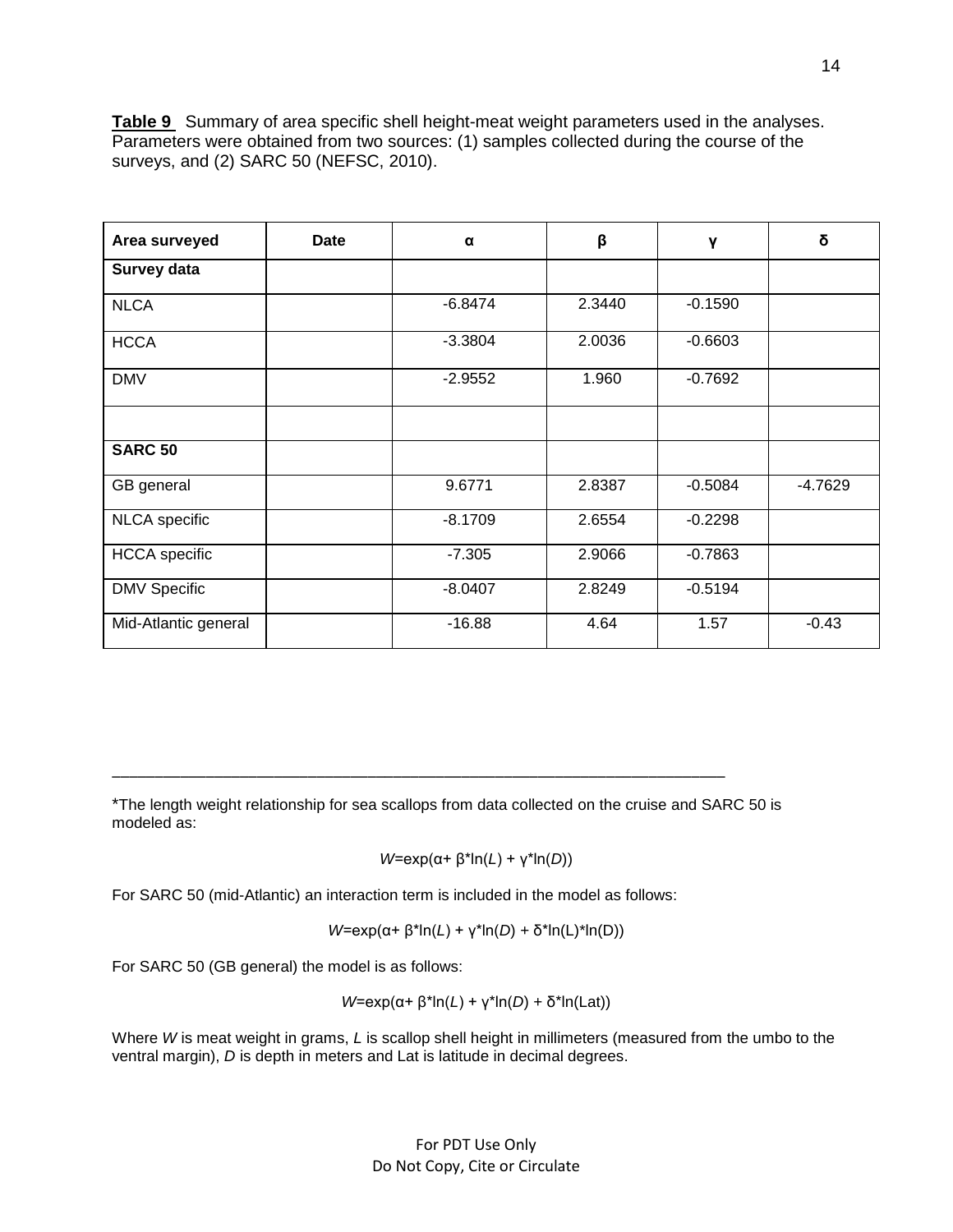**Figure 1** Locations of sampling stations in the access area of Nantucket Lightship closed area surveyed by the F/V *Celtic* during the cruise conducted in May, 2012.

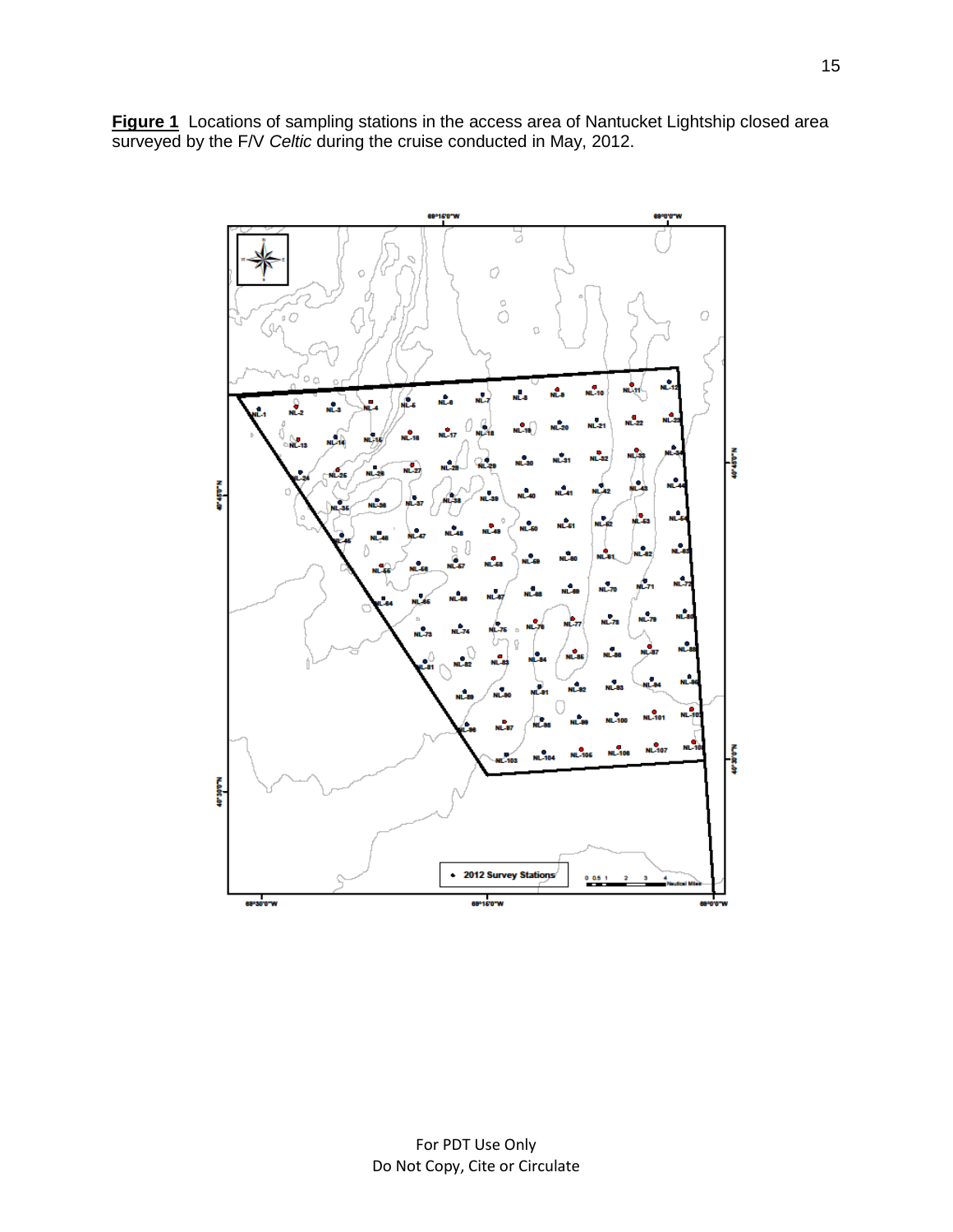

**Figure 2** Locations of sampling stations for the Hudson Canyon Closed Area survey conducted by the F/V *Kathy Ann* during May, 2012.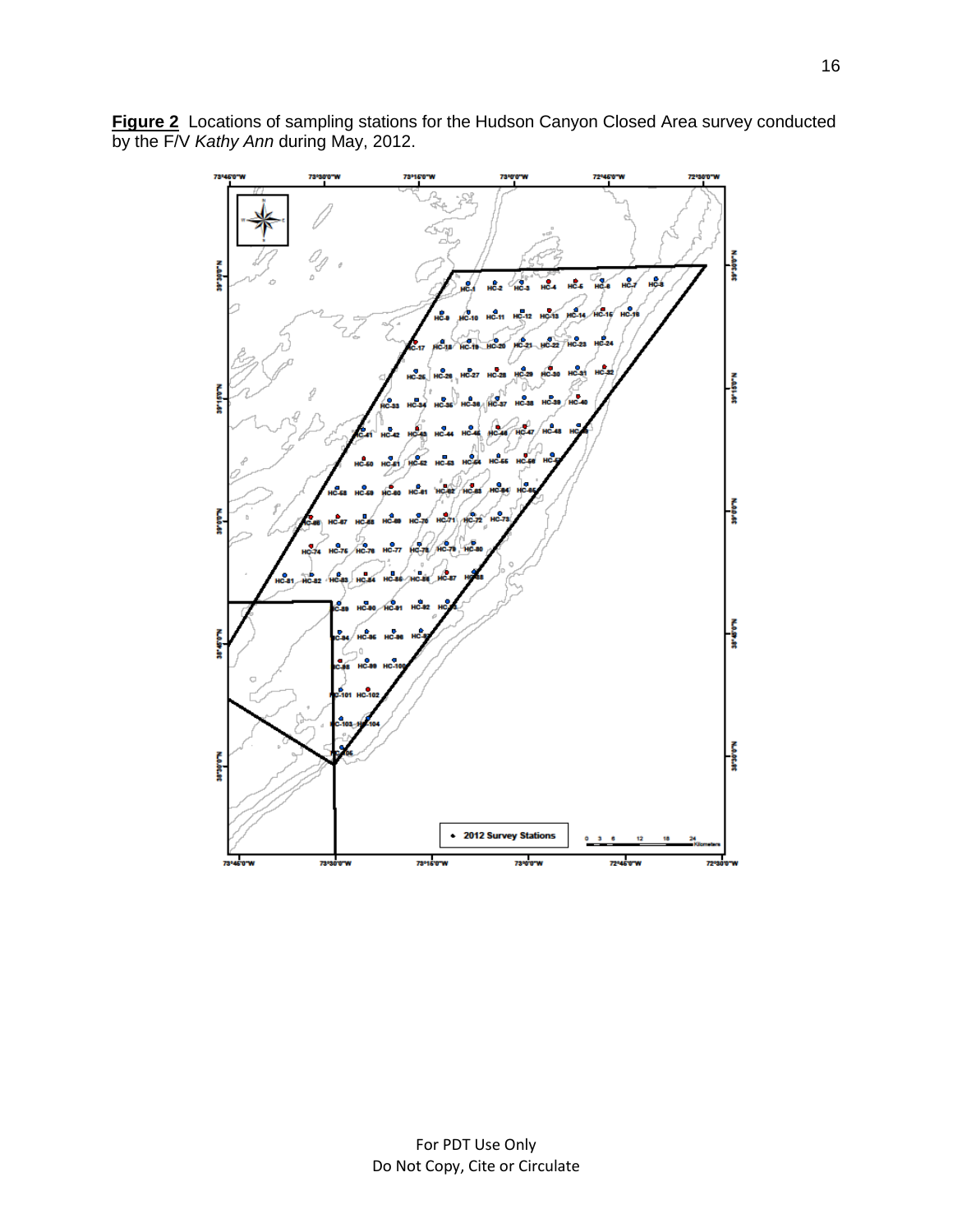**Figure 3** Locations of sampling stations for the DelMarVa Close Area survey conducted by the F/V *Stephanie B* during April, 2011.

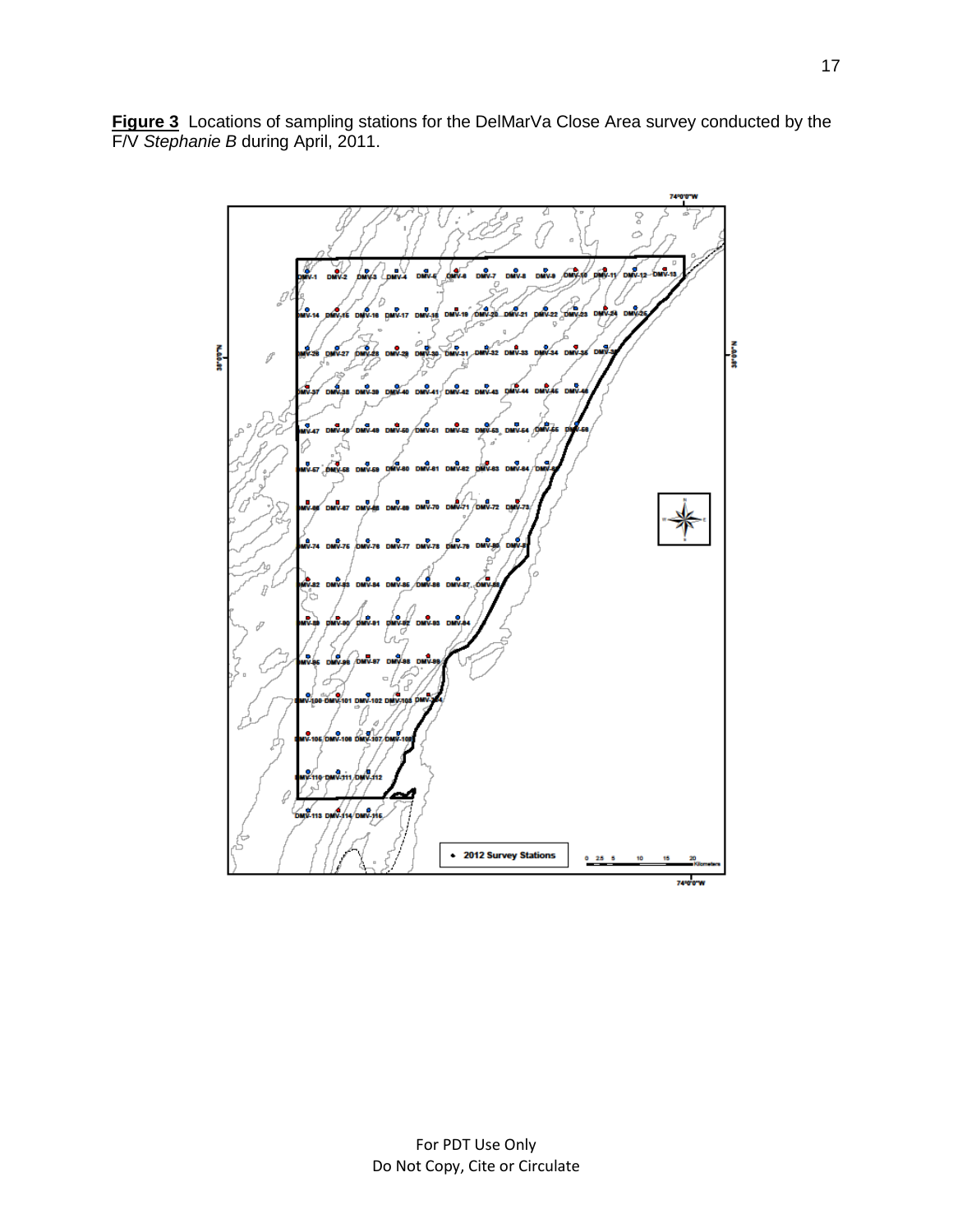**Figure 4** Shell height frequencies for the two dredge configurations used to survey the access area of the Nantucket Lightship Closed Area during May, 2012. The frequencies represent the expanded but unadjusted catches of the two gears for all sampled tows.

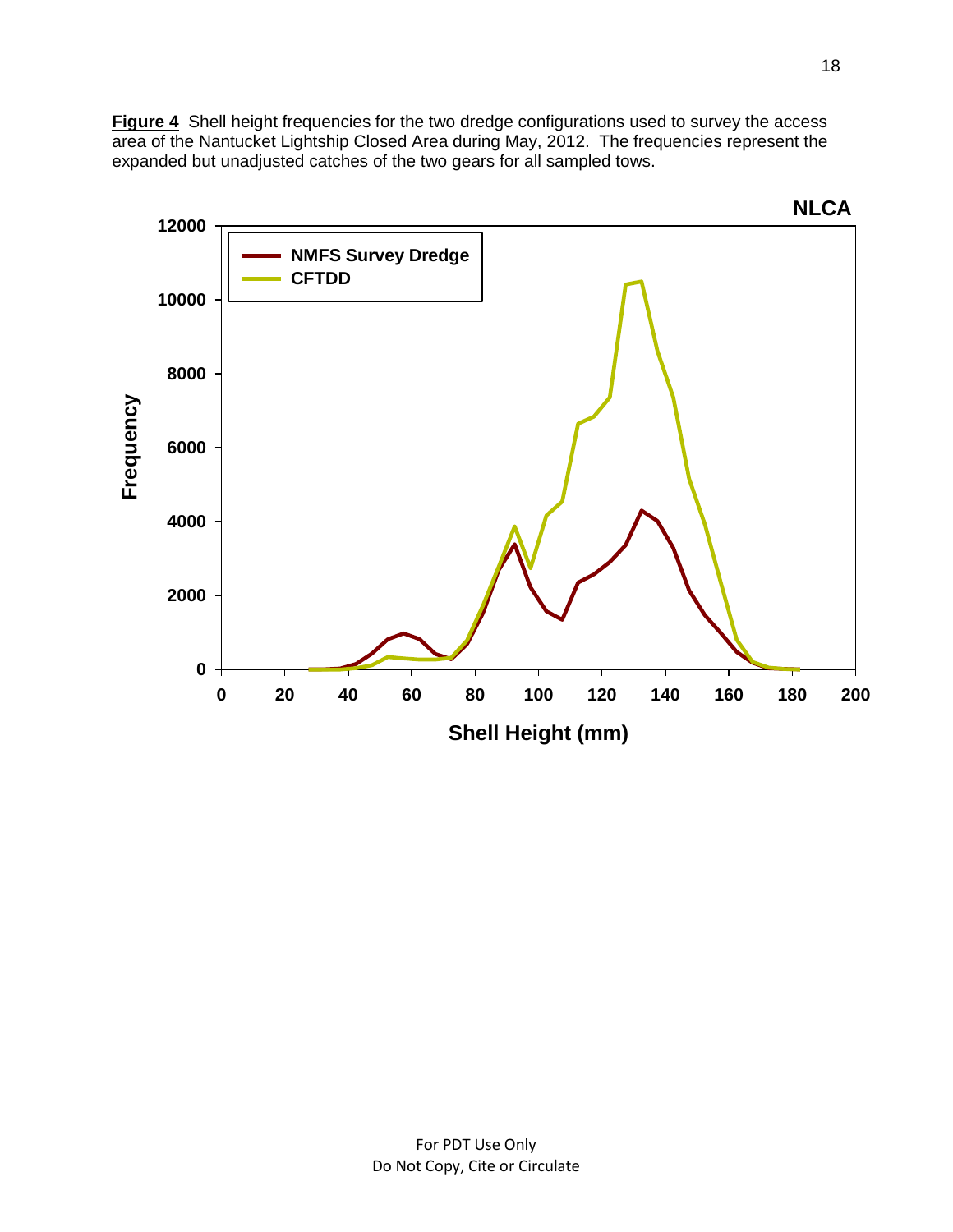**Figure 5** Shell height frequencies for the two dredge configurations used to survey the Hudson canyon Closed Area during May of 2012. The frequencies represent the expanded but unadjusted catches of the two gears for all sampled tows.